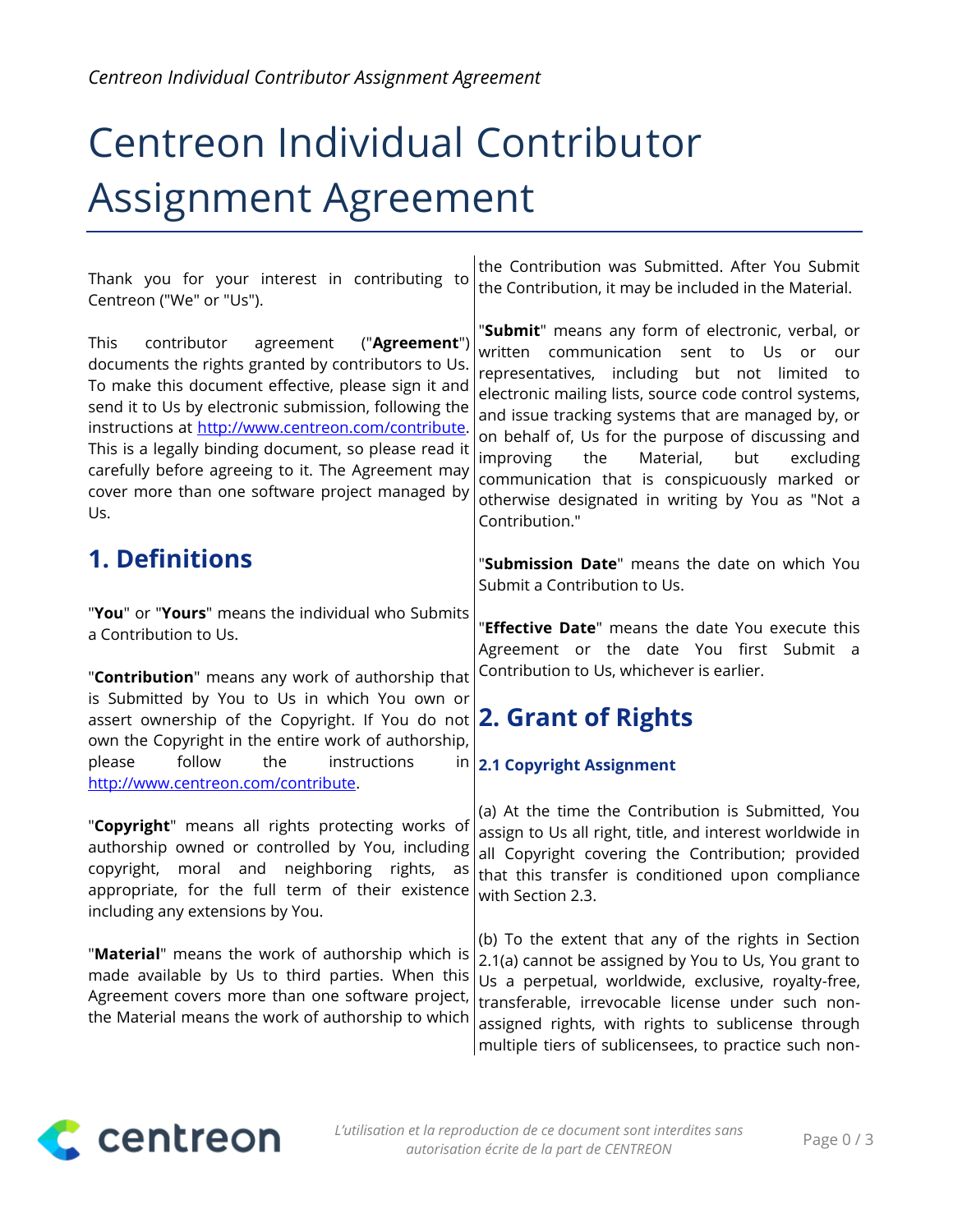assigned rights, including, but not limited to, the **2.3 Outbound License** right to reproduce, modify, display, perform and distribute the Contribution; provided that this Based on the grant of rights in Sections 2.1 and 2.2, license is conditioned upon compliance with Section 2.3.

(c) To the extent that any of the rights in Section 2.1(a) can neither be assigned nor licensed by You to Us, You irrevocably waive and agree never to assert such rights against Us, any of our successors in interest, or any of our licensees, either direct or indirect; provided that this agreement not to assert is conditioned upon compliance with Section 2.3.

(d) Upon such transfer of rights to Us, to the maximum extent possible, We immediately grant to You a perpetual, worldwide, non-exclusive, royaltyfree, transferable, irrevocable license under such rights covering the Contribution, with rights to sublicense through multiple tiers of sublicensees, to reproduce, modify, display, perform, and distribute the Contribution. The intention of the parties is that this license will be as broad as possible and to provide You with rights as similar as possible to the owner of the rights that You transferred. This license back is limited to the Contribution and does not provide any rights to the Material.

### **2.2 Patent License**

For patent claims including, without limitation, method, process, and apparatus claims which You own, control or have the right to grant, now or in the future, You grant to Us a perpetual, worldwide, nonexclusive, transferable, royalty-free, irrevocable patent license, with the right to sublicense these rights to multiple tiers of sublicensees, to make, have made, use, sell, offer for sale, import and otherwise transfer the Contribution and the Contribution in combination with the Material (and portions of such combination). This license is granted only to the extent that the exercise of the licensed rights infringes such patent claims; and provided that this license is conditioned upon compliance with Section 2.3.

if We include Your Contribution in a Material, We may license the Contribution under any license, including copyleft, permissive, commercial, or proprietary licenses. As a condition on the exercise of this right, We agree to also license the Contribution under the terms of the license or licenses which We are using for the Material on the Submission Date.

2.4 Moral Rights. If moral rights apply to the Contribution, to the maximum extent permitted by law, You waive and agree not to assert such moral rights against Us or our successors in interest, or any of our licensees, either direct or indirect.

2.5 Our Rights. You acknowledge that We are not obligated to use Your Contribution as part of the Material and may decide to include any Contribution We consider appropriate.

2.6 Reservation of Rights. Any rights not expressly assigned or licensed under this section are expressly reserved by You.

### **3. Agreement**

You confirm that:

(a) You have the legal authority to enter into this Agreement.

(b) You own the Copyright and patent claims covering the Contribution which are required to grant the rights under Section 2.

(c) The grant of rights under Section 2 does not violate any grant of rights which You have made to third parties, including Your employer. If You are an employee, You have had Your employer approve this Agreement or sign the Entity version of this document. If You are less than eighteen years old, please have Your parents or guardian sign the Agreement.